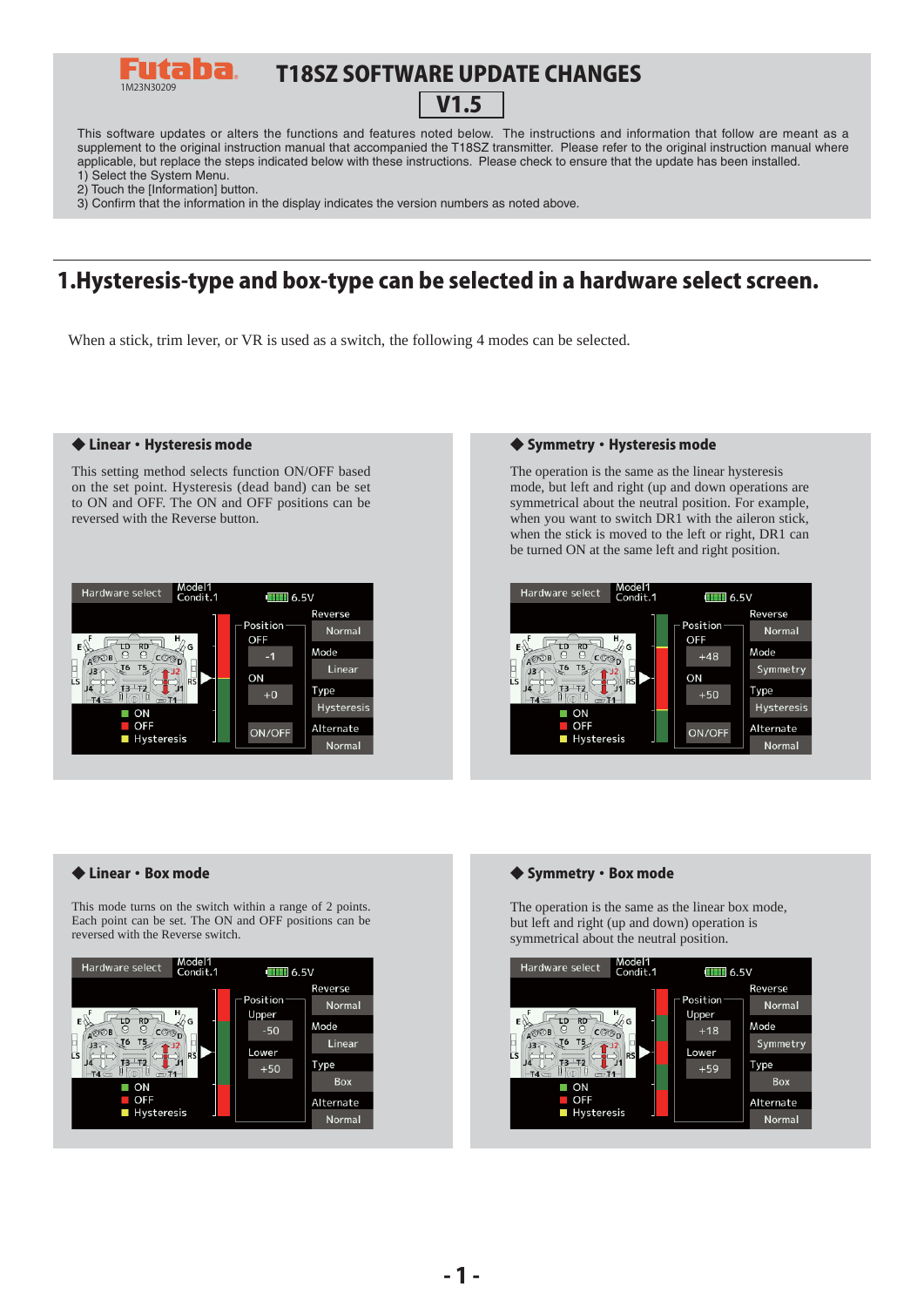# When shifting the ON/OFF point

The ON/OFF and hysteresis (dead band) boundary point (there are 2 points: top and bottom) position can be shifted. ON/OFF is possible at a free position.

- ◆ Area Green:ON
- ◆ Area Red: OFF

Box

Normal

Alternate

◆ Area Yellow:Hysteresis (Dead band)



ON  $\bullet$  OFF

**Hysteresis** 

**When Upper (Lower) is set, at the same time, Lower (Upper) is also set.**

Hysteresis :Hysteresis (dead band) can be set to ON and OFF

#### [Setting method] → Linear Type

**4. Touch the [Lower] button. The boundary points change.**

- **1. Move the stick to the off point you want to shift and touch the [OFF] button. The off points change.**
- **2. Move the stick to the on point you want to shift and touch the [ON] button. The on points change.**





**When Upper (Lower) is set, at the same time, Lower (Upper) is also set.**

# 2. It corresponded to the following sensors.

Refer to the sensor instruction manual for more information.

- *Kosmik FSC*
- Castle TL<sub>0</sub>
- *JetCat V10*
- *PowerBox*

©Copyright 2016. No part of this manual may be reproduced in any form without prior permission. The contents of this manual are subject to change without prior notice. While this manual has been carefully written, there may be inadvertent errors or omissions. Please contact our service center if you feel that any corrections or clarifications should be made.

> FUTABA CORPORATION Phone: +81 475 32 6982, Facsimile: +81 475 32 6983 1080 Yabutsuka, Chosei-mura, Chosei-gun, Chiba 299-4395, Japan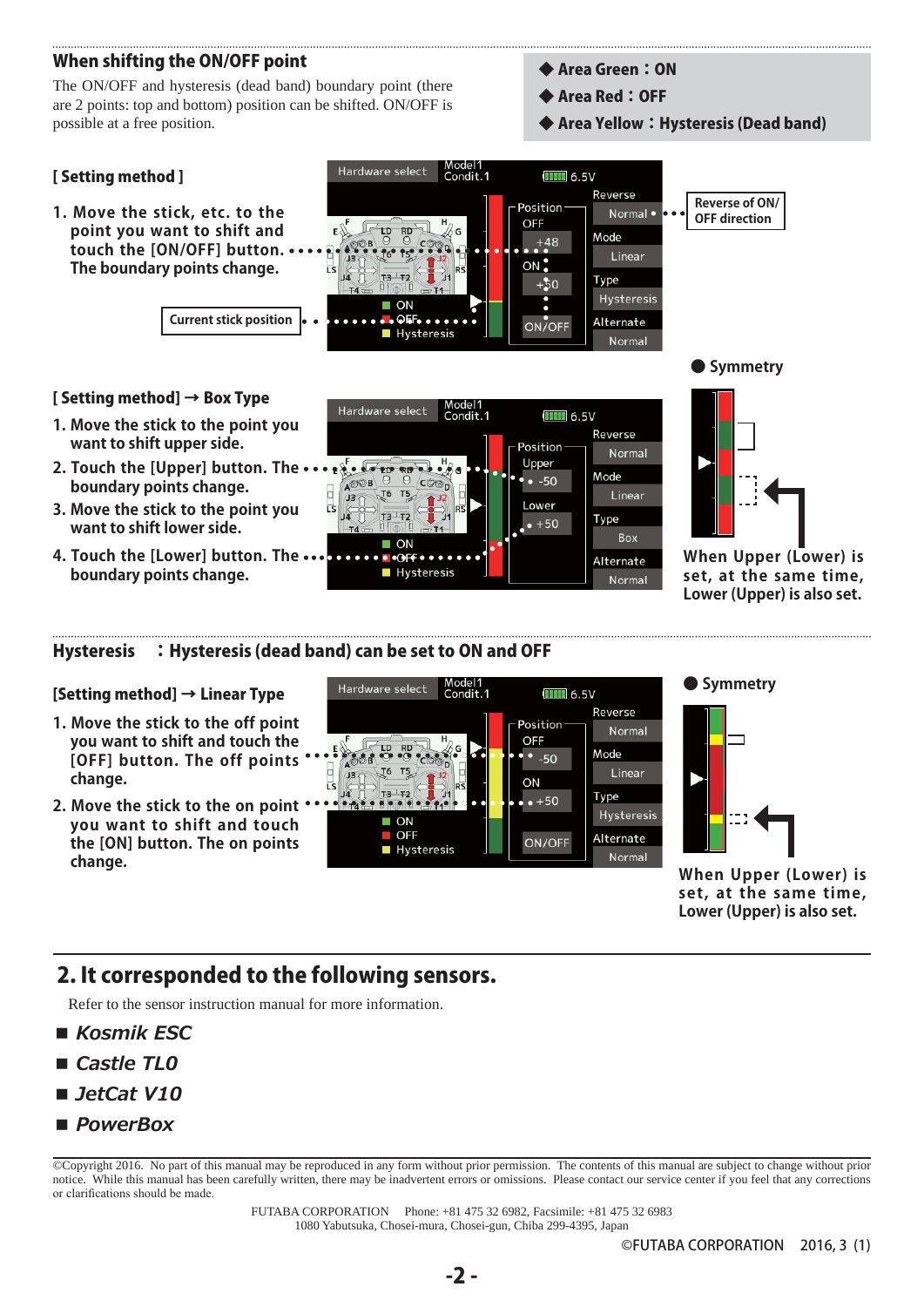

# T18SZ SOFTWARE UPDATE CHANGES



This software updates or alters the functions and features noted below. The instructions and information that follow are meant as a supplement to the original instruction manual that accompanied the T18SZ transmitter. Please refer to the original instruction manual where applicable, but replace the steps indicated below with these instructions. Please check to ensure that the update has been installed.

- 1) Select the System Menu.
- 2) Touch the [Information] button.
- 3) Confirm that the information in the display indicates the version numbers as noted above.

### 1. Curve setting operation

Point curves or spline curves of up to 11/17 points can be used. (Initial value: 11/9 points) **The set points can be freely increased,** decreased, and offset.

#### ◆ Point addition method

① Open the screen of a mixing curve with the curve function.



② Tap the "Position" button.



 $\overline{a}$  Tap the " $\overline{\mathbf{v}}$   $\overline{\mathbf{v}}$  "" $\overline{\mathbf{v}}$  "" $\mathbf{A}$  "" $\mathbf{A}$   $\mathbf{A}$  " button and select the position (mark  $\Box$ ) you want to add.

- ④ When the "Add" is tapped, the point is added.  $(\Box) \rightarrow (\Box)$
- \*A new point is created.
- ⑤ Press "Rate" and use the up/down arrows to adjust the rate points up or down.



#### ◆ Point deletion method

① Use the move between points button  $[$  ←  $]$  or  $[$  →  $]$ 

and select the point. (The red





- ② Tap the [Remove] button. (The selected point becomes an outlined point  $\square$ )
- ③ Use the move between points button [ ← ] or



\*The point is deleted.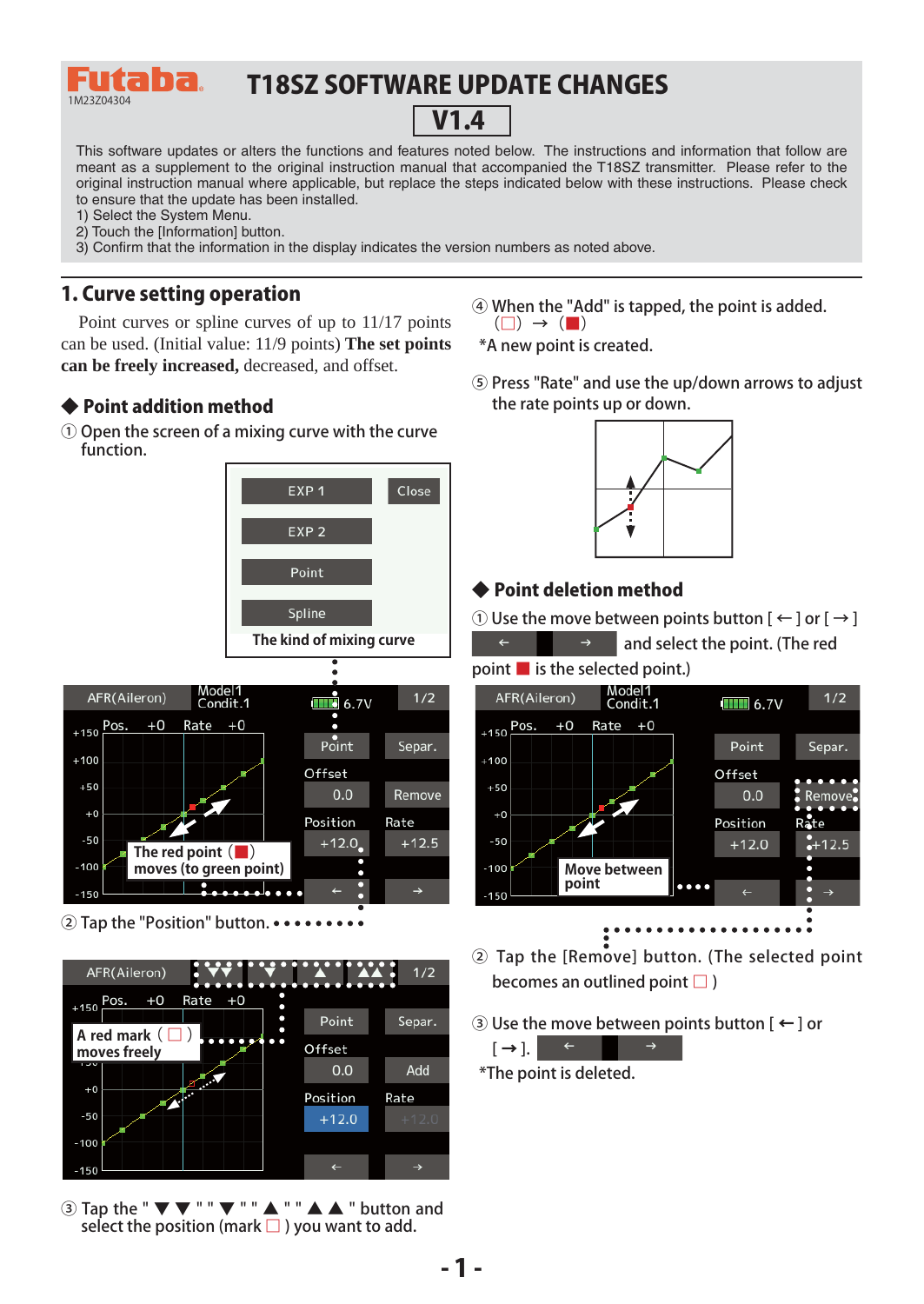

## 3. SBS-01C current sensor function

The T18SZ has been made compatible with the SBS-01C current sensor. The SBS-01C has the capability of measuring current, voltage and capacity (consumption) from drive battery at the same time.

\*Current sensor must be installed in the aircraft.



## ◆ SBS-01C is registered with a transmitter.



- ① Connect the sensor to the T18SZ as shown in the figure above.
- ② [Linkage menu] → [Sensor] → [Page 3/3] is opened from the T18SZ.
- ③ Tap [Register]
- ④ Complete registration and remove SBS-01C from the transmitter.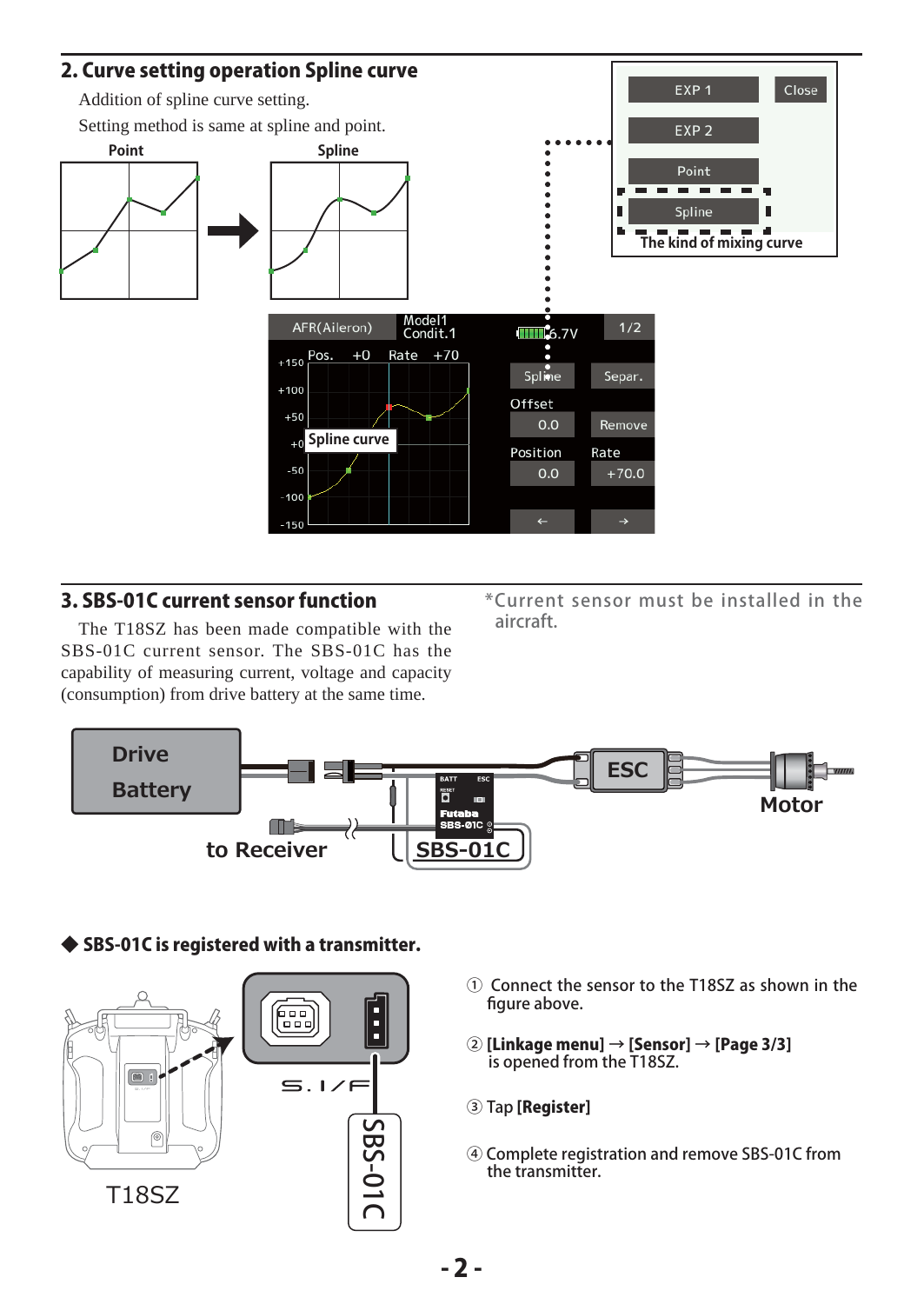#### ◆ Calling of a current sensor screen.